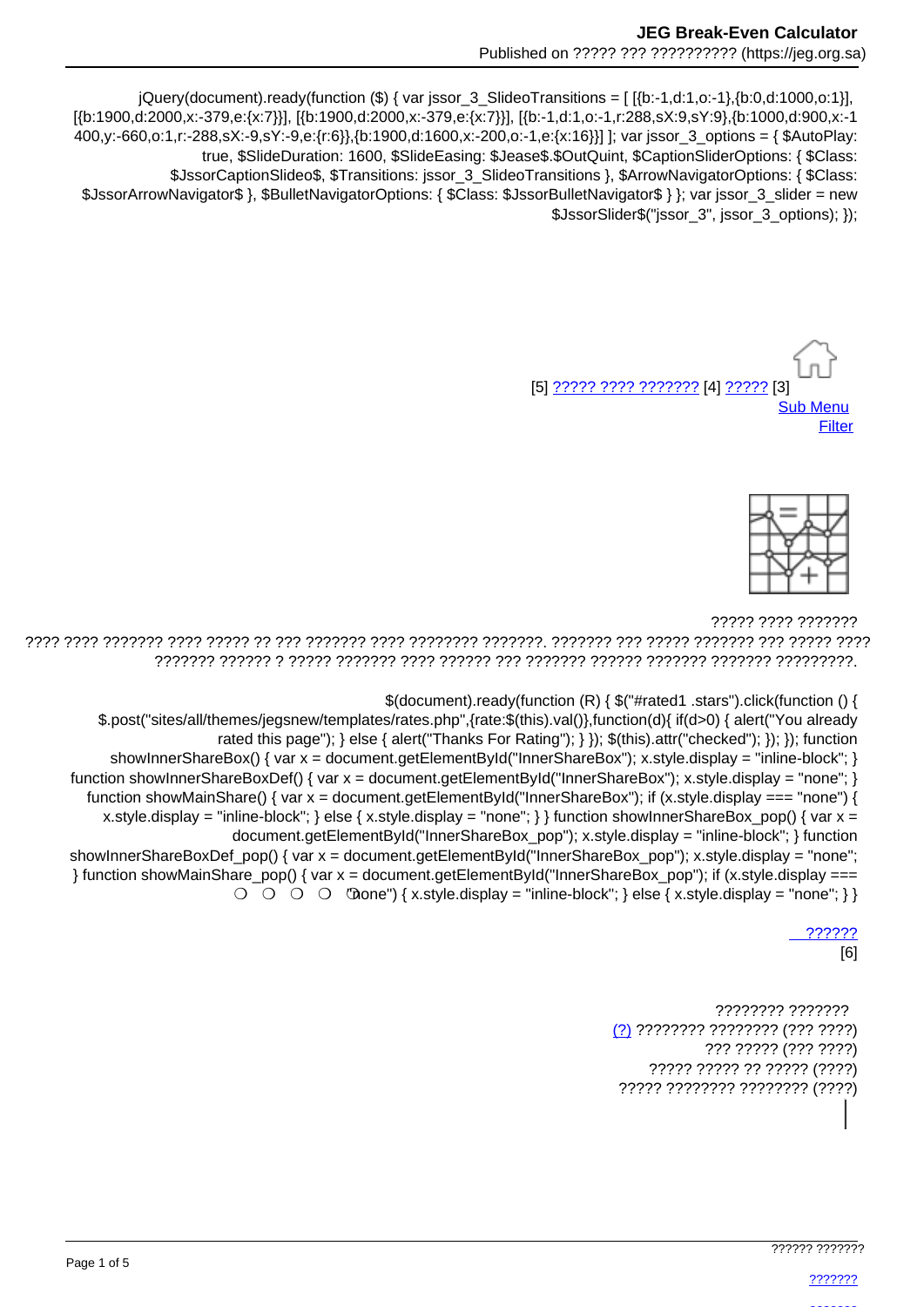??????? (????) ???? ??? ????? ????

=

=

(????) ??????? ???? ??? ?????? ????? ??????? ??????? ???

- jQuery(document).ready(function() { jQuery(".cnry").hide(); if( jQuery(".lang").val().toString()=="ar") jQuery(".button show").val("????");  $iQuery(".button-show").click(function() { value = iQuery(".button-show").val(); if($ jQuery(".lang").val().toString()=="en"){ if(value=="Calculate"){ jQuery(".button-show").val("Reset");  ${[Query("cnry").show(); // [Query(".button-show").removeClass("button-show noClass").addClass("button-reset"); }\}$ else { jQuery(".textField").val(""); jQuery(".button-show").val("Calculate"); jQuery(".cnry").hide(); } } if(  $jQuery("Jang").val().toString() == "ar") { if (value == "????");} { [Query("Jouton-show").val("?????");}$  ${iQuery("cnry").show}: //Query(".button-show").removeClass("button-show noClass").addClass("button-reset"); }$ else { jQuery(".textField").val(""); jQuery(".button-show").val("????"); jQuery(".cnry").hide(); } } }); }); function bEvent(result){ var res1; var rest = result.form.sbutton.value; if( jQuery(".lang").val().toString()=="en"){ ;("")val.")cost\_total\_frm.("jQuery\*/(""); val.")textFieldbreak.("jQuery") { Reset=="rest(if jQuery(".frm\_variable\_cost").val(""); jQuery(".frm\_average\_cost\_per\_unit").val("");  $jQuery("frm quantity to sel").val("");*/ return false; }$  else if  $jQuery(".lang").val().toString() == "ar")$ if(rest=="?????") { jQuery(".textFieldbreak").val(""); /\*jQuery(".frm\_total\_cost").val(""); jQuery(".frm\_variable\_cost").val(""); jQuery(".frm\_average\_cost\_per\_unit").val(""); jQuery(".frm\_quantity\_to\_sel").val("");\*/ return false; } } var fc = parseFloat(result.form.frm\_fixed\_costs.value); var vc = parseFloat(result.form.frm\_variable\_costs.value); var sp = parseFloat(result.form.frm\_selling\_costs.value); //calculation for break even //http://www.steinermarketing.com/calc\_break\_even.htm.http://www.vertex42.com/Excel Templates/breakeven-analysis.html /\*var comp=/^[0-9]+\$/;\*/ if(isNaN(fc) || isNaN(sp) || isNaN(vc)) { alert("?????? ????? ???");  $[Query("textFieldbreak").val("]$ ; return false;  $\}$  if(vc==sp) sp=sp+0.0001; res4 = (fc / (sp - vc)); res4=Math.round(res4); res2 = res4 \* vc; res2=Math.round(res2); res1 = fc - (-res2); res1=Math.round(res1); res3 = res1/res4; res3=Math.round(res3); showresult("frm\_total\_cost",res1); showresult("frm\_variable\_cost",res2); showresult ("frm\_average\_cost\_per\_unit",res3); showresult ("frm\_quantity\_to\_sell",res4); } function showresult(x,y) {  $jQuery("."+x+""'.val(y);$  {tunction goValda  $(x,y)$ } var numbers =  $N[0-9]+$/; if (x == null || x == " || !x.match(numbers))$  { jQuery("."+y+"").val(x); jQuery("."+y+"").css("border","1px solid #C92704"); //document.forms["costes\_calc"]["frm\_startupinventory"].style.borderColor="#C92704"; return false; } else { jQuery("."+y+"").css("border","1px solid #D1D1D1"); return true; } } function validateForm() {  $jQuery("input").each (function() { a = jQuery("input:text|name=frm fixed costs]").val();}$ b=iQuery("input:text[name=frm\_variable\_costs]").val(); c=jQuery("input:text[name=frm\_selling\_costs]").val(); });  $for(var i=0; i.main-column span {*float: right; *margin-left:20px.} )$ 

?????

[????? ???? ?? ?????](https://jeg.org.sa/?q=ar/findpartner/home)

????????

[?????????](https://jeg.org.sa/?q=ar/tenders)

???? C2C (?????)

[????????? ??????? ???????](https://jeg.org.sa/?q=ar/sme/home)

??????? ??????

[???????](https://jeg.org.sa/?q=ar/businesssectors/464)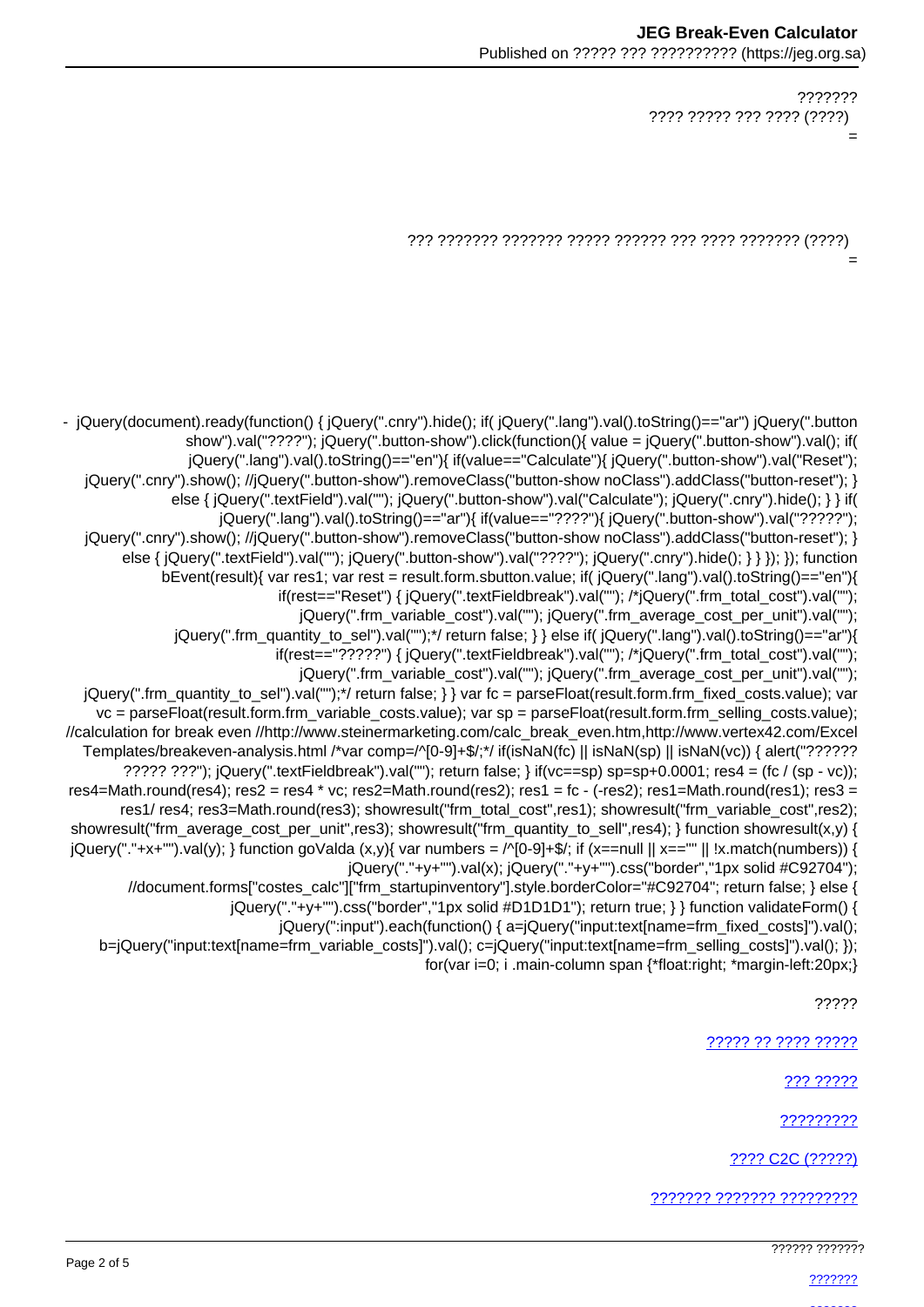???????

???? ??????? (????? )

22222 2222222

???????

<u> ???? ????? ????????? ???????</u>

<u> ???????? ?????????</u>

????????? (????? )

????? ????????

777777 77777777

????????

???? ???? ??? (????? )

?????? ???????

???? ???????

?????

77777 777777 77777 77777 7777

<u> ????? ???? ???????</u>

77777 777777 777777 7777777

????? ????????? ????????

77777 77777 77777777

77777 777777777 7777777

????? ???????? ???????

?????

???? ?????

???? ???

?????

<u>??????? ?????????</u>??

????????? ??????????

<u>?????? ???????</u>

777777 7777777

2222222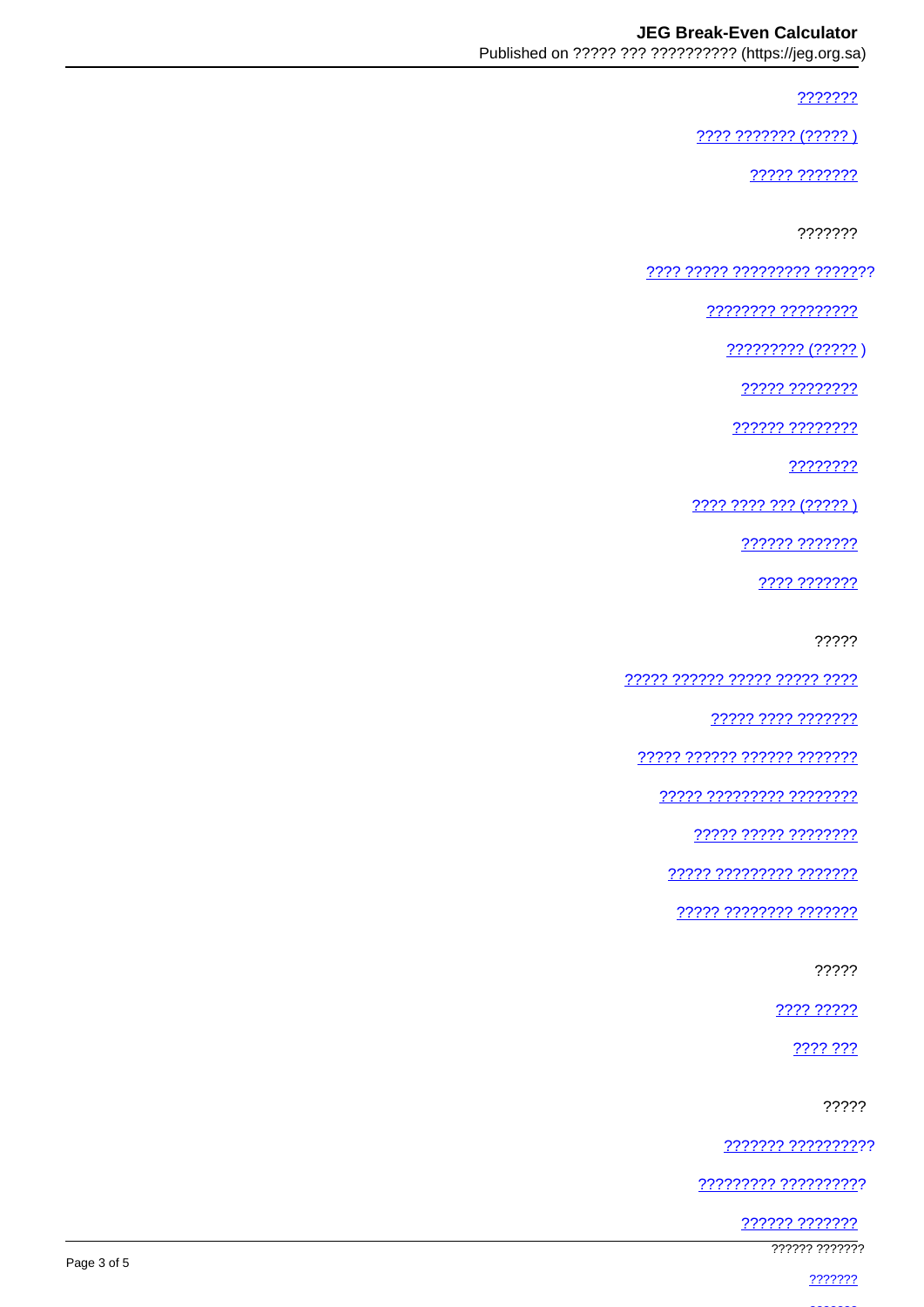????? ????????

?????? ????????

????? ?????

????? ???????

777777 777777777

??????

English

???????

?? ???????

 $?? ? ??$ 

???????

???????

????? ????????

222222 22222222

???? ?????????



???? ?????? ?????? © 2018 ????? ??? ??????????

777777 7777777

2222222